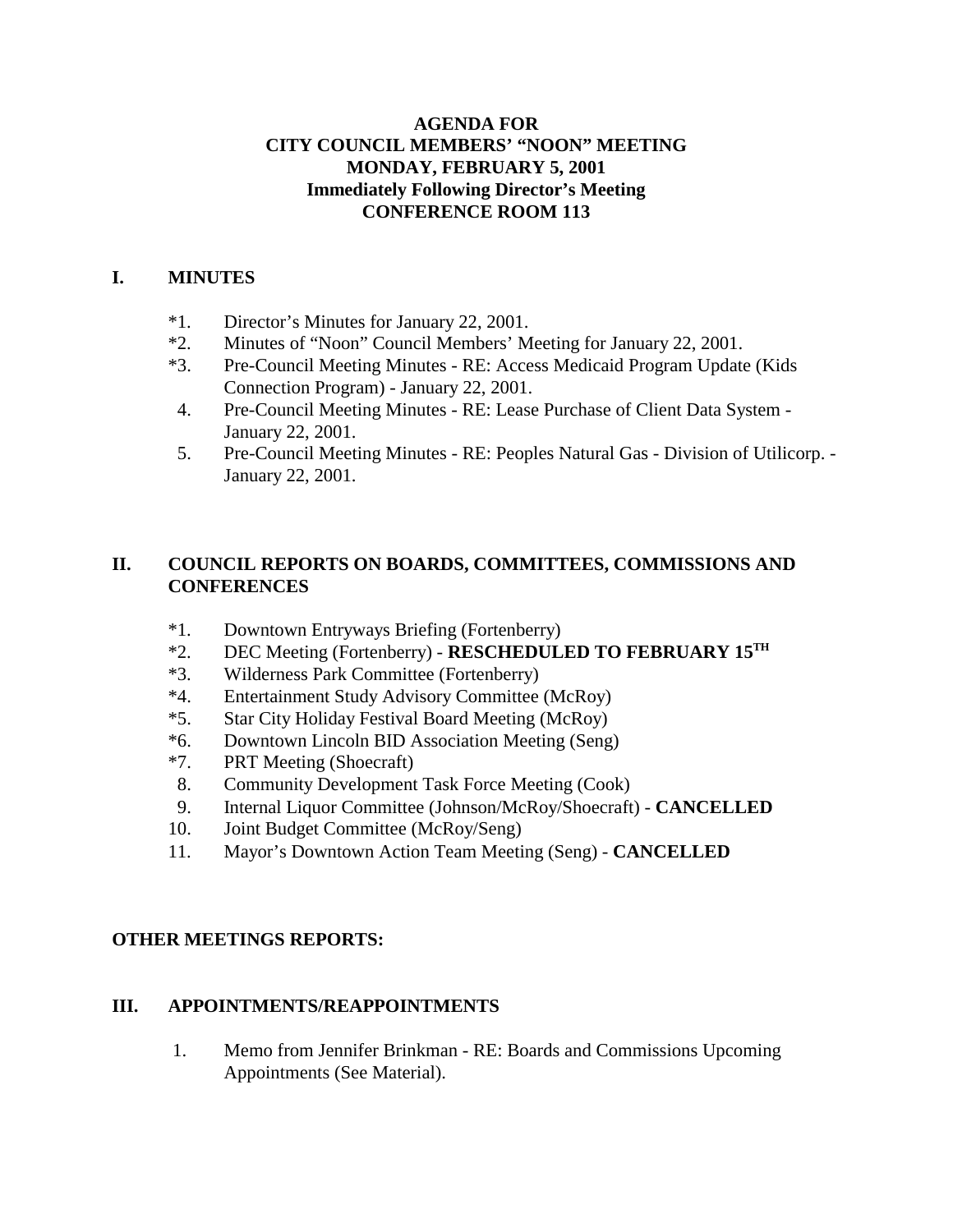#### **IV. MEETINGS/INVITATIONS**

- 1. Brown Bag Luncheon "Access To Caring Services" Crisis Lines/Emergency Services - on Wednesday, February 14, 2001 from Noon to 1:00 p.m. - at the Lancaster County Extension Office, 444 Cherrycreek Road - No Charge for this workshop - Please bring your own lunch! Coffee will be provided. – RSVP by February 8<sup>th</sup> to Sheryl Haas at 471-4515, X147 (See Invitation).
- 2. Nebraskans for Peace and the UNO School of Social Work present the 2001 Annual Peace Conference on Saturday, March 3, 2001 from 9:00 a.m. to 5:00 p.m. at Trinity United Methodist Church, 5<sup>th</sup> & Elm Streets, Grand Island, Nebraska -Early Registration Deadline-February 24, 2001 (SEE BROCHURE FOR MORE DETAILS ON COST).
- 3. Please Join Us ..... The Lincoln Chamber of Commerce requests the honor of your presence at a reception to welcome Todd Turner, Goodyear's new plant manager, to the City of Lincoln - On Wednesday, February 7, 2001 from 4:00 p.m. to 5:30 p.m. - At the Top of the First North Reception Room, US Bank Building at  $13<sup>th</sup> \&$ "M" Streets - Please RSVP to Tera Pugh at 436-2355 by Monday, February 5<sup>th</sup> (See Invitation).

# **V. COUNCIL MEMBERS**

# **VI. REQUESTS OF COUNCIL FROM MAYOR - NONE**

#### **VII. MISCELLANEOUS**

- 1. Discussion on the Common Agenda (Requested by Jon Camp).
- 2. Discussion on the disk CD distribution to Council (Requested by Jerry Shoecraft).
- 3. Discussion on rescheduling the I.S. Training that was cancelled on January 29th due to the weather.

### **VIII. ADJOURNMENT**

#### **\*HELD OVER FROM JANUARY 29, 2001.**

CA20501/tjb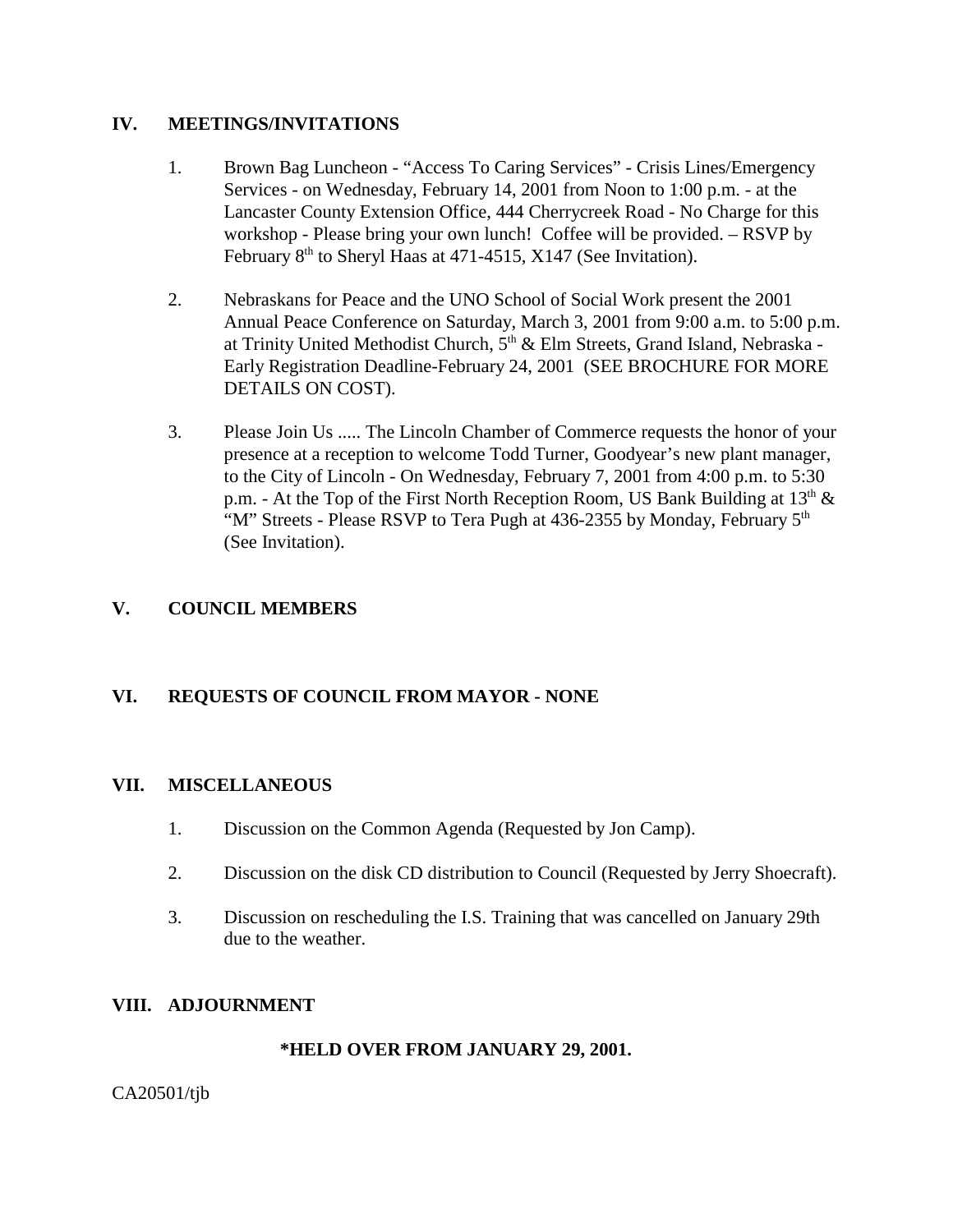# **MINUTES CITY COUNCIL MEMBERS' "NOON" MEETING MONDAY, FEBRUARY 5, 2001** *CONFERENCE ROOM 113*

**Council Members Present:** Jerry Shoecraft, Chair; Jeff Fortenberry, Vice-Chair; Jon Camp, Jonathan Cook, Cindy Johnson, Coleen Seng. ABSENT: Annette McRoy.

**Others Present:** Mark Bowen, Ann Harrell, Mayor's Office; Dana Roper, City Attorney; Mike Merwick, Building & Safety Department; Don Herz, Finance Director; Darrell Podany, Aide to Council Members Camp and Johnson; Karen Shinn, Aide to Council Member Fortenberry; Joan Ray, Council Secretary; Chris Hain, *Journal Star* representative.

Prior to the scheduled meeting agenda items, Mr. Shoecraft invited Mr. Merwick to give a brief update on the Duplex Licensing Task Force. Mr. Merwick informed Council that there had been, over the course of 15 meetings, a lot of discussion on a variety of issues on Duplex Licensing. He reported that through the many opinions and disagreements, after it was all over, the Task Force looked at what could and could not be agreed upon. In that process, there were some things that the Task Force believed could be moved forward. One of the things on Duplex Licensing was that detailed statistics on the number of complaints had never been kept which specifically identified Duplex Licensing.

Mr. Merwick stated that one initiative that had been agreed upon was a mailing to between 20- and 50% of all the duplexes in town. He explained that they would provide in that mailing, brochures on the minimum housing code, the landlord tenant act, and the [inaudible] guide from the Lincoln Action Program. He explained that they were doing this to provide information to the public so that if there are problems, people will be able to call in and get some service from the City of Lincoln.

He noted that they're streamlining the process of handling code violations by landlords. Instead of, as they have been in the past, going out to check it, then taking action with the landlord, what several people on the Task Force felt would be a better course of action would be to mail a letter and give the landlord a chance to correct it. So, when we get a violation, before we go out, we'll mail the letter of warning for correction. They'll have seven days to make the correction, then Building and Safety will come out and make an inspection and issue a letter with a time period to correct. This will be done on most complaints, but not with anything that is life threatening. If there is no hot water in the house, it's going to be fixed immediately and we'll make sure that it is fixed. In just corrective or cosmetic concerns, they might have a little more time for correcting it.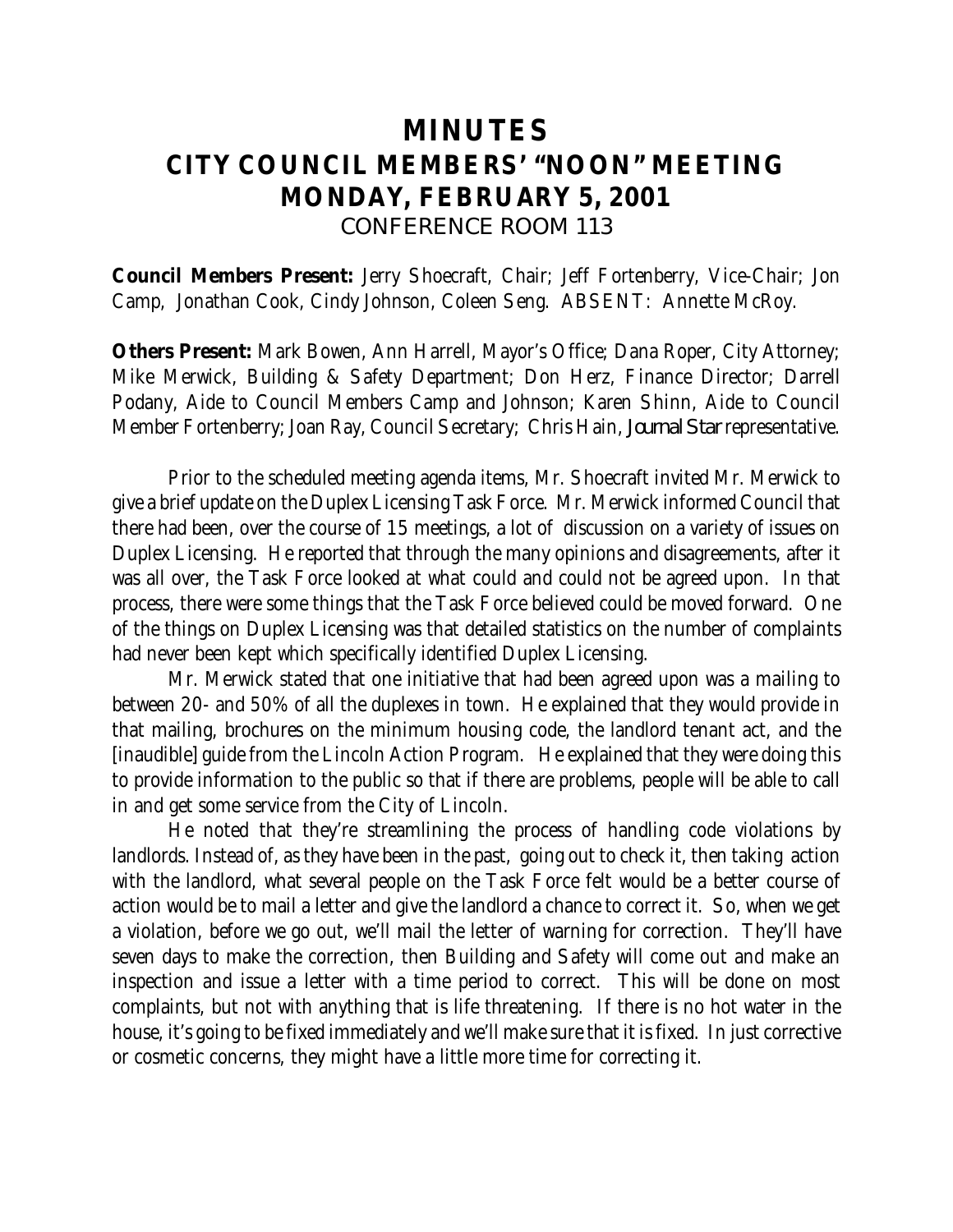He explained that they have initiated a question process in collecting data on specific rental properties to determine how many complaints they're receiving on the duplexes; and also what the complaints are about.

The Law Department is looking for some possible changes in the Housing Code to allow for some re-inspection fees. Most of the people on the Committee said "Hey, get the ones that are really causing the problems." Well, we're not sure those ten landlords are really out there. The problem may be more widespread throughout the City. One of the things they want to do is set up some type of graduated scale on the 'fee' with the first time being \$10.00, the next time \$100.00, \$200.00. He noted that that might be a little bit of a problem because the would be a punitive action against somebody. So, the Law Department is looking to see what we can do on that.

Another thing Mr. Merwick explained that they were doing, since many of the complaints involve low-income people, was initiating an outreach program with the Hispanic, Indian and Asian Centers to discuss with them housing codes. We'll be going to their places and talking to them about minimum housing. They will be helping us with the translation with the different groups of people. We have translated the minimum housing code into Spanish. It's ready to be printed now. Just before we got ready to print it, we realized if anyone calls the number on the information, there would be no one in the office to speak to them in Spanish. Now, we are working with the Hispanic Community to provide translators for anyone who calls.

The Board of Realtors wanted to set up a meeting with the Police Department to discuss prosecution of vandalism on rental properties and we've taken care of those meetings.

Those are all things everybody feels comfortable with moving on. There are a lot of feelings about different prioritization of the issues, so we're trying to address all of these issues and then move on. Most of the people are happy with the results the Task Force has achieved.

Ms. Johnson asked if all the members of the Duplex Licencing group had been contacted? Mr. Merwick noted that they had wanted to give the report to Council first and then this afternoon, they will be sent out to the rest of the members of the Board. Ms. Johnson asked about the time-tables on this. Mr. Merwick answered that it would 12-18 months.

Mr. Camp asked about the increasing inspection fees, if there was a way that Law could justify saying that the  $1<sup>st</sup>$  inspection is part of the license fee and the  $2<sup>nd</sup>$  then covers more of the cost of inspection...that way it's not a punitive type assessment. Mr. Merwick stated that the Law Department is investigating those things now.

Ms. Harrell thanked all of Mr. Merwick's Staff, the Task Force and Council Members Johnson and McRoy for taking part in the efforts.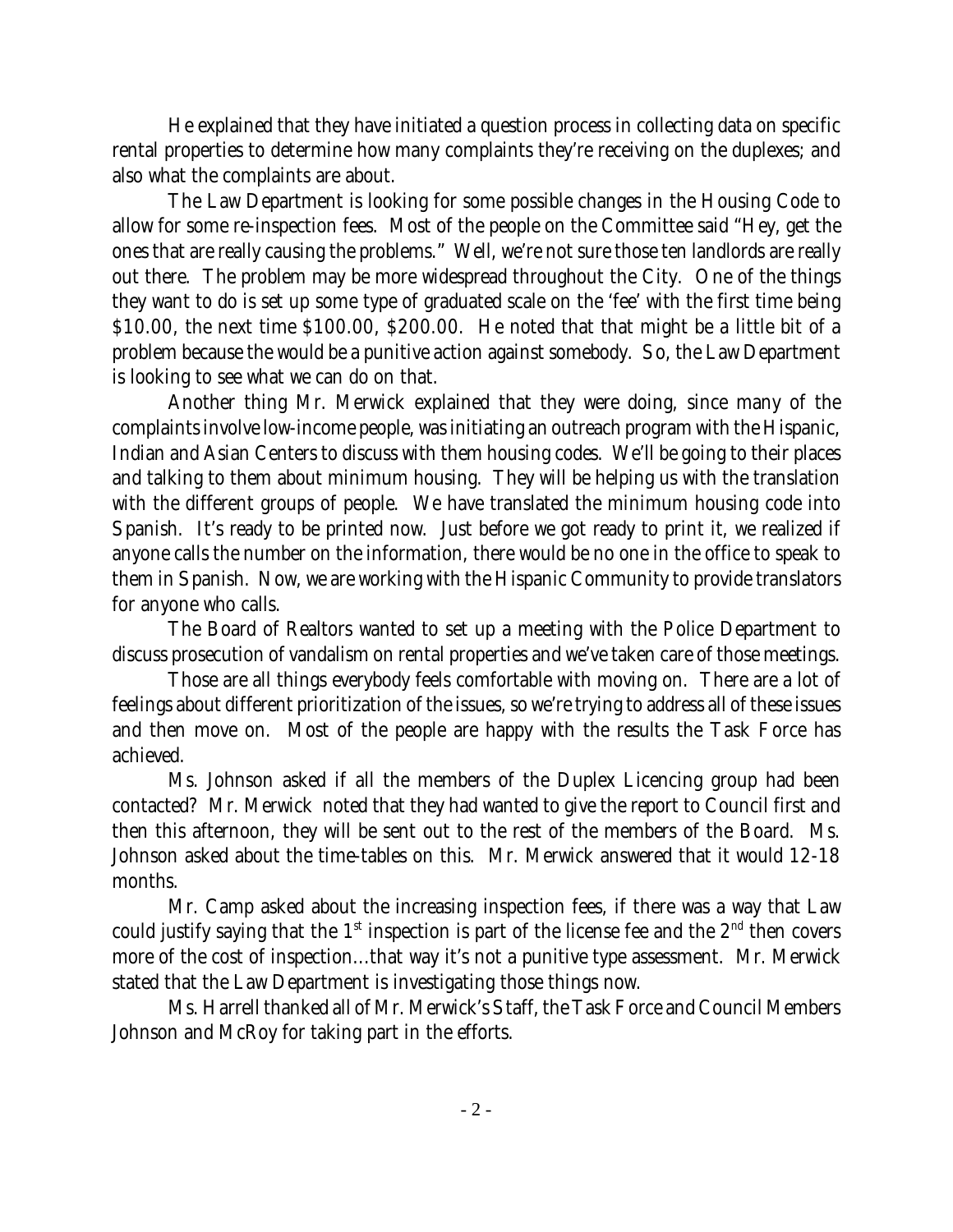# **I. MINUTES**

- \*1. Director's Minutes for January 22, 2001.
- \*2. Minutes of "Noon" Council Members' Meeting for January 22, 2001.
- \*3. Pre-Council Meeting Minutes RE: Access Medicaid Program Update (Kids Connection Program) - January 22, 2001.
- 4. Pre-Council Meeting Minutes RE: Lease Purchase of Client Data System January 22, 2001.
- 5. Pre-Council Meeting Minutes RE: Peoples Natural Gas Division of Utilicorp. - January 22, 2001.

Mr. Shoecraft, Council Chair, requested a motion to approve the above-listed minutes. Cindy Johnson moved approval of the minutes as presented. The motion was seconded by Coleen Seng. Mr. Jeff Fortenberry requested amendment of the January  $22<sup>nd</sup>$ , 2000 Directors' Minutes under his remarks. Change the sentence "Mr. Fortenberry asked Ray Hill what is the process again on the Comprehensive Plan asked if this was the initial goals to discuss the boarder outline of it." to read: "Mr. Fortenberry asked Ray Hill what is the process again on the Comprehensive Plan. Then he asked if this was to discuss the initial goals, or to discuss the broader outline." With this amendment, the minutes were approved by the following vote: AYES: Jonathan Cook, Cindy Johnson, Jerry Shoecraft, Jeff Fortenberry, Coleen Seng, Jon Camp; ABSENT: Annette McRoy; NAYS: None.

# II. **COUNCIL REPORTS ON BOARDS, COMMITTEES, COMMISSIONS AND CONFERENCES**

\*1. DOWNTOWN ENTRYWAYS BRIEFING (Fortenberry) Mr. Fortenberry reported that he wanted to reiterate that there were a couple of things to keep in mind regarding this project. The term "entryway" is an umbrella term that talks about some concepts; now we're talking about implementing some of the concepts through various mechanisms. The Downtown Corridor, now in the initial phase, looks like we'll be able to do planting and lighting amenities utilizing T.I.F. monies. Then when the garage comes on to the west, there will be [inaudible] through the same mechanism. So, it's a public process going on right now - that is meeting with the property owners as well as downtown representatives to get input into the project. It has gone very well.

He noted that anytime he has been there, there has been some concern about the signage and landscaping. Those meetings are an attempt to try to get that on the small scale level; but overall, the concept implementation seems to be moving on very well. He noted that there were other phasing elements that will potentially evolve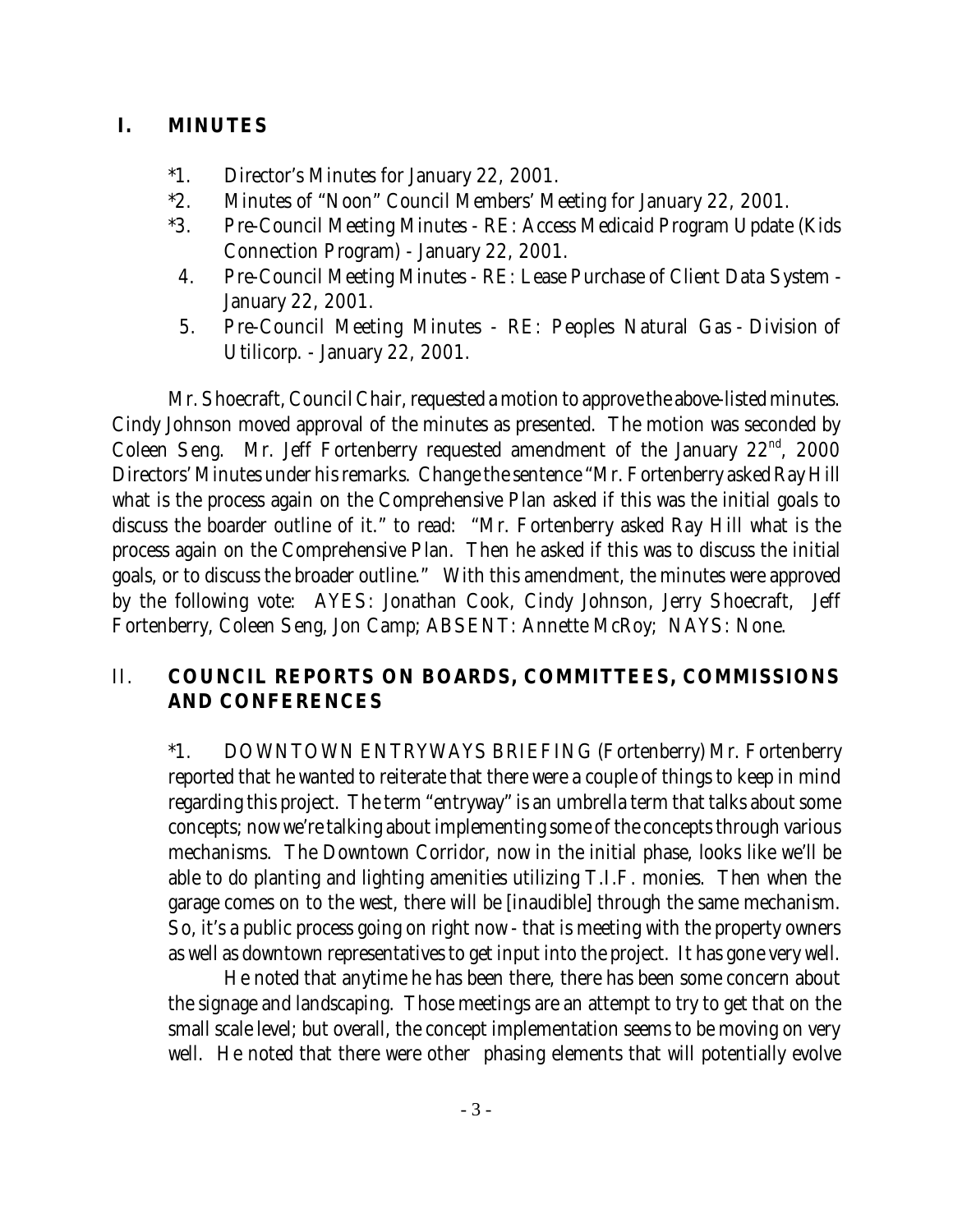there, such as having Rotary again wanting to partner with the City [inaudible] some art work that we discussed and recommended. But, those things are down the line. Those initial plans for plantings and lighting will greatly enhance that corridor.

Mr. Fortenberry noted that he would be forwarding a Comprehensive Plan Amendment on the Airport Entryway. He had been discussing with the Planning Department whether it would be appropriate. It would promote the use of Business Improvement District in a more aggressive fashion that would allow the City to beautify, more aggressively, spots along the entryway, if the business owners and property owners adjacent to that wanted it -if they would assess themselves for the expense. That's another element that is [inaudible].

The [inaudible] before Planning Commission right now is some of the Overlay District design criteria. This is design criteria that acts as an overlay in areas, such as past the Interstate. This is a mechanism that is put in place to try to regulate some of the activities along the Interstate such as signage and building locations [inaudible], with the intent of preserving and enhancing the corridor there. Mr. Fortenberry felt that as long as we try to monitor the distinct aspects of the project, because there may be some concerns expressed about those regulatory aspects, but monitor them as independent and distinct from the other aspects of the project .

Mr. Fortenberry was hopeful that some of the concerns can be worked through, though he could not promise that all would be happiness and smiles. The Planning Commission Hearings on these things have been pulled back in order to hold an open house so that , in addition to the 500 letter mailing asking for input on this, there will be a real extra attempt to have public input going on right now on that aspect of it. Mr. Fortenberry thought that would be where Council would see some of the more varied ideas of how the project should be implemented.

Mr. Cook asked then if the Planning Commission would be hearing the entryway design guidelines this Wednesday and then continue the public hearing to the  $21<sup>st</sup>$ , as he believed. Mr. Fortenberry noted that was correct and then the open house is in between those meetings. Mr. Cook stated that on the  $21<sup>st</sup>$ , then they will have a chance to consider the sign guidelines and the related sign restrictions. Mr. Cook felt there was some misunderstanding in Planning about what the signage changes will mean for the Interstate Corridor. It wasn't banning tall signs, it was banning extra-tall signs that are allowed as part of an Overlay District as it currently exists. The H Districts already allow tall signs, but within a certain distance from the Interstate, extra-tall, extra-big signs are allowed. We were thinking the extra-tall, extra-big could be eliminated. But, it sounded like, from testimony, that some people misunderstood and maybe felt it was eliminating all signage along the roadway, and that's just not the case. Mr. Cook hoped the open house process will clear that up.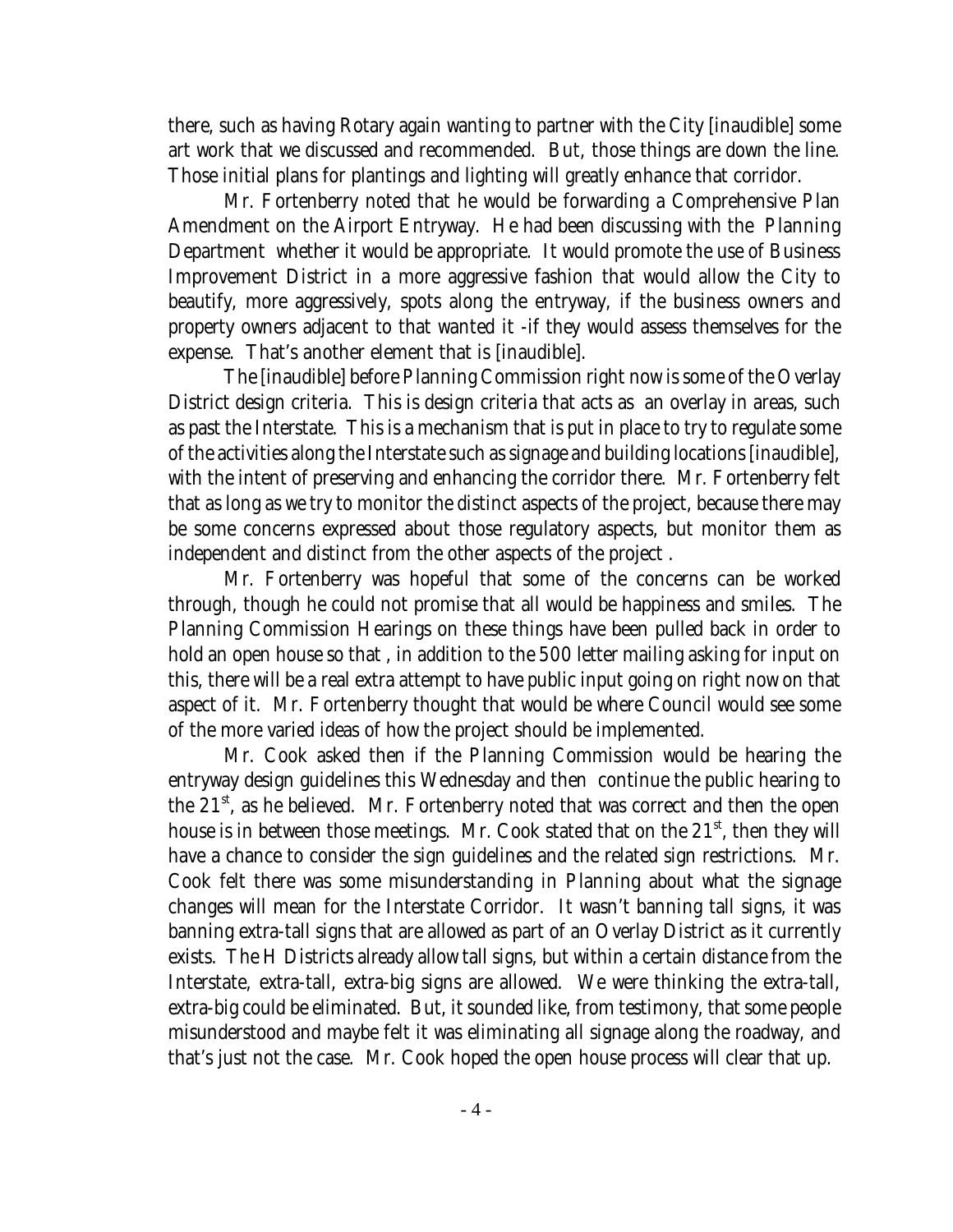Ms. Seng asked who the mailing had been sent to? Mr. Fortenberry asked Ms. Harrell who received the material? He thought it was sent to anybody who Mr. Zimmer thought might have a relationship to the area. Ms. Harrell commented that it was an enormous, wide-spread mailing to invite people to this open house that will address the design standards as they relate to the Interstate.

 Mr. Fortenberry noted that is the only regulatory mechanism now under consideration. The rest are being handled administratively. Ms. Seng asked if they would ever get a copy of them. Ms. Harrell noted that a copy of the letter is in the Council packet today. She added that one thing that she wanted to stress is that the entryway issue is a little messy, because some of it we can just begin to incorporate into the existing effort. And then there is this design standard overlay that would apply to the Interstate and ultimately, she assumed, continue on into [inaudible].

Maintaining those entryways could gradually lead to standards to include other entryway corridors, where the designs may have to be slightly different for every circumstance. But, that would be a Comprehensive Plan issue, probably. But, there are sort of two things coming together before the Planning Commission. One is the general design standards and the other is taking away the bonus, so to speak, of being close to the interstate. She was sure that it was included when the thinking about entryways and interstates was different; the thinking was if you were close to the interstate, you could have extra-big, extra-tall signs. Now, of course, the feelings are different about what we want to see along our interstate. That's why the direction of the Council and Mayor, [inaudible].

What Ms. Harrell wanted to let Council know is that one thing you may be hearing is that, depending on the timing of an individual applicant coming along, they'll be wanting to build near the interstate, assuming the text change is approved, and changing the sign sizes. Some businesses may fall under the old rules and be able to get that "bonus"; and some would just miss it, because development, as you know, is happening right now. Ms. Harrell thought that that is where some of the concerns are coming from. She noted that it would be a difficult thing to manage - enforcing the actual cut-off here.

Mr. Fortenberry stated that that was one of the reasons for the urgency of public consideration on the project. He stated that there is an urgency, because these issues are real and they're happening now in the real world. It's up to us as a public body to, potentially, set a new vision for that area. One that balances business and aesthetic interests. In his view, he felt it actually helps property values if the same standard is used...it will not impede access to business in any kind of way. He noted that it is a tough sell because [inaudible].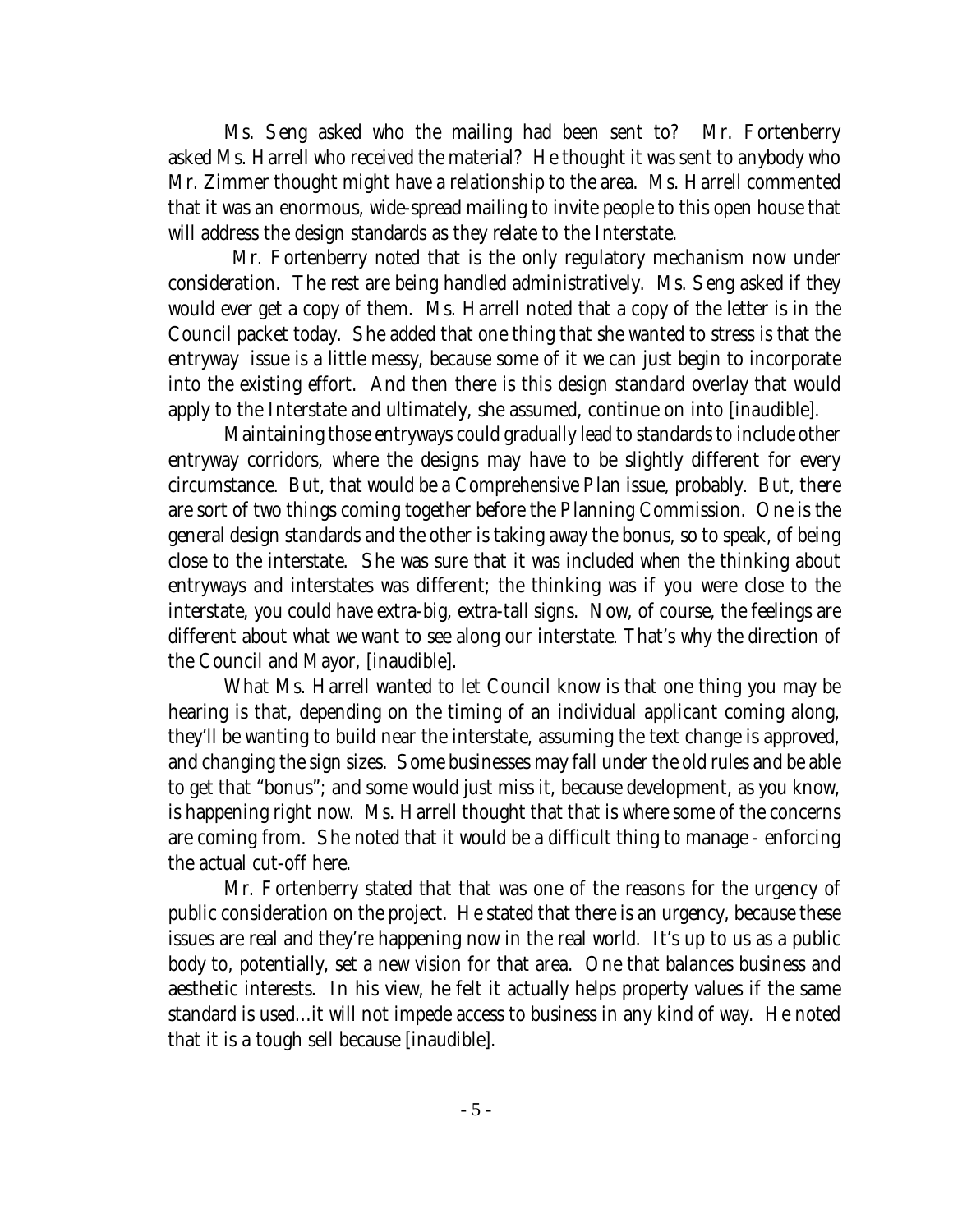# \*2. DEC (Fortenberry) - **RESCHEDULED TO FEBRUARY 15TH**

\*3. WILDERNESS PARK COMMITTEE (Fortenberry) Mr. Fortenberry was unable to attend. He noted that he had a call in to Parks to see what transpired and apologized to Council for not having the information.

\*4. ENTERTAINMENT STUDY ADVISORY COMMITTEE (McRoy) Hold Over to February 12, 2001.

\*5. STAR CITY HOLIDAY FESTIVAL BOARD (McRoy)Hold Over to February 12, 2001.

\*6. DOWNTOWN LINCOLN BID ASSOCIATION (Seng) Ms. Seng reported that most of it is passed by now (since this was a hold-over meeting). One thing Ms. Seng thought Council might be interested in is the re-doing of the Federal Trust building by Gerald Keating. She noted that he was terribly complimentary of the City's efforts. She noted that he had eight of twelve floors already leased.

Council briefly discussed several other renovations in the area, as well.

Ms. Seng reported that a four-way stop for  $8<sup>th</sup>$  and "P" Streets was discussed; [inaudible] is probably going to be supporting that. There is a Chocolate Lovers meeting which is scheduled for February  $11<sup>th</sup>$  in the Old Federal Building.

Ms. Seng's final remarks were inaudible.

\*7. PRT(Shoecraft) Mr. Shoecraft reported on the Quality of Life Ordinance proposal for Commercial Districts. Mr. Shoecraft asked if that had reached the Mayor's Neighborhood Roundtable for discussion yet? Mr. Cook indicated that it had. Mr. Shoecraft explained that the proposal was for some of the Commercial Districts in a community where some of the people just need to do cosmetic improvements such as painting. We require the homeowners to clean up their property so we need to also have these rules apply to the Commercial Districts. So, we found out that we don't have to do any type of ordinance change, or any Planning Commission action. This would just go straight through Building and Safety Department regulations. They have the authority to do that now. That's one issue we've been working on.

Mr. Shoecraft noted that a problem house had been torn down on  $27<sup>th</sup>$  Street near a gas station on "A" Street. He noted that he did not know what would happen at that location. Ms. Harrell answered that those involved had indicated that they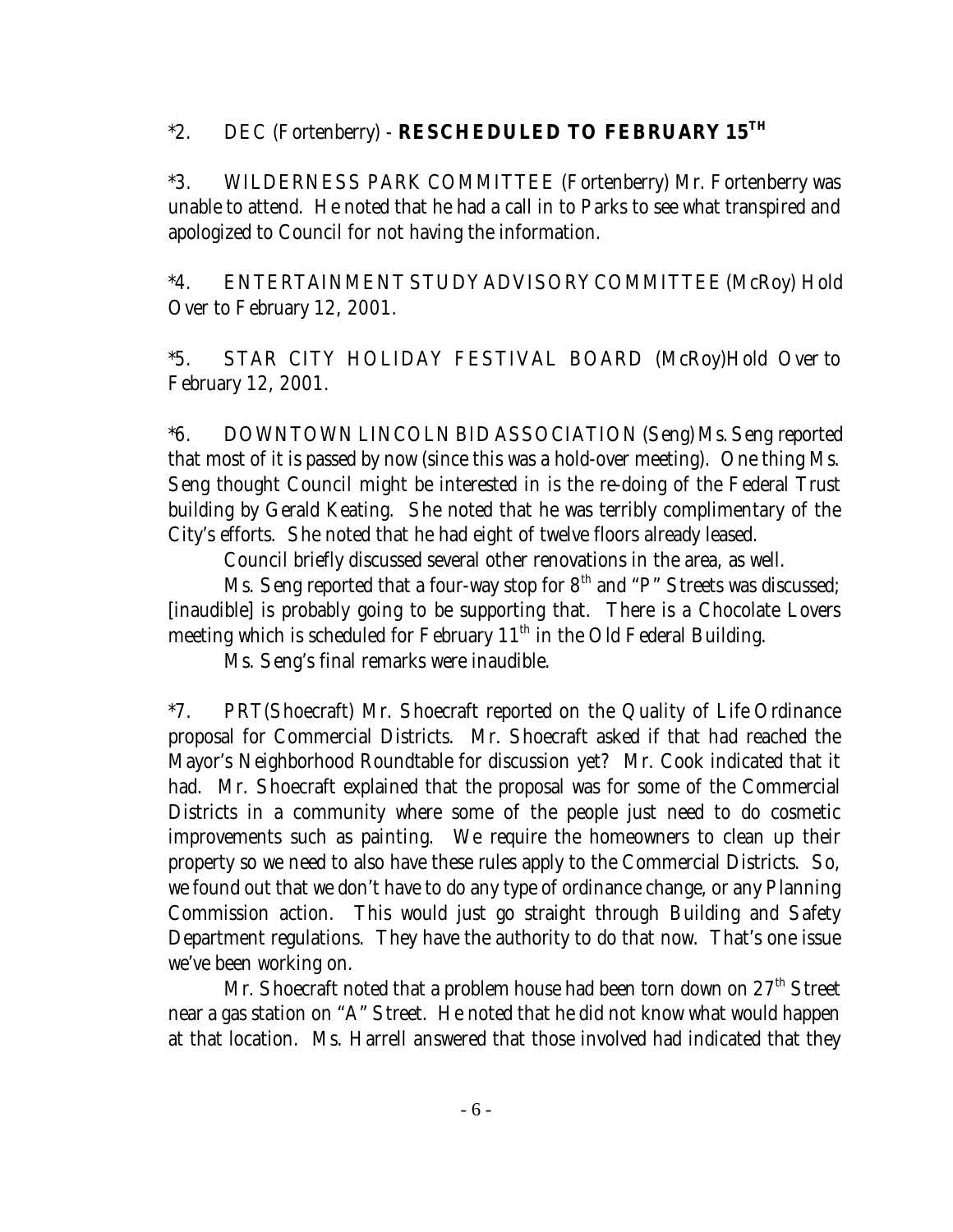were going to apply for a zone change and expand the Commercial area. Mr. Cook noted that the house had been an eyesore.

 8. COMMUNITY DEVELOPMENT TASK FORCE (Cook) Mr. Cook reported that they had voted on who would get the Interdevelopment Weekly Award. He did not know who ultimately won because the vote was being tallied and they announced it later. He noted that it was interesting because the award is to be given to a nominated project. Mr. Cook stated that somehow Mike Morosin found his way onto the list of nominees, but it was decided that he was not a project.

Mr. Cook continued, noting that the big portion of time was dedicated to lead base paint for the low income housing that Federal funding is addressing. He noted that the guidelines are getting awfully strict. Special crews and treatments are being required. He noted that it will be costly, but unfortunately, those are the kinds of rules that we have now. He commented that it is a significant problem, stating that there are studies that show elevated lead levels in kids in these older houses. He noted the extra cost makes it difficult to provide [inaudible].

Ms. Johnson asked if the City would be able to provide dollars to the land owners, or potential land owners? Mr. Cook stated that this discussion concerned the programs that are funded through the homes program of the Federal Government, so he guessed that there would be probably fewer homes for which funding would be available through that program that would [inaudible]. He noted that they didn't really get into private ownership and [inaudible]. Ms. Johnson noted that there is a certain time period [inaudible] that is required because that was [inaudible] lead paint.

Mr. Cook stated that before a certain date, it is better to just assume that houses built prior to a certain date have the lead paint than to do testing, because nine out of ten homes built in that time period will have it.

Ms. Seng commented that when working with White Hall, they discovered that the lead paint removal is much more expensive than asbestos removal. It's really difficult when you're dealing with these older buildings.

# 9. INTERNAL LIQUOR COMMITTEE (Johnson/McRoy/Shoecraft) - **CANCELLED (Due to Weather Conditions)**

10. JOINT BUDGET COMMITTEE (McRoy/Seng) Ms. Seng reported that the Keno Human Service Prevention Fund recommendations came to JBC and they were approved to be sent on to the City Council and the County Board. She reminded Council that she had gone through those previously at a "Noon" meeting. She noted that there was almost the same amount requested as was available and that had not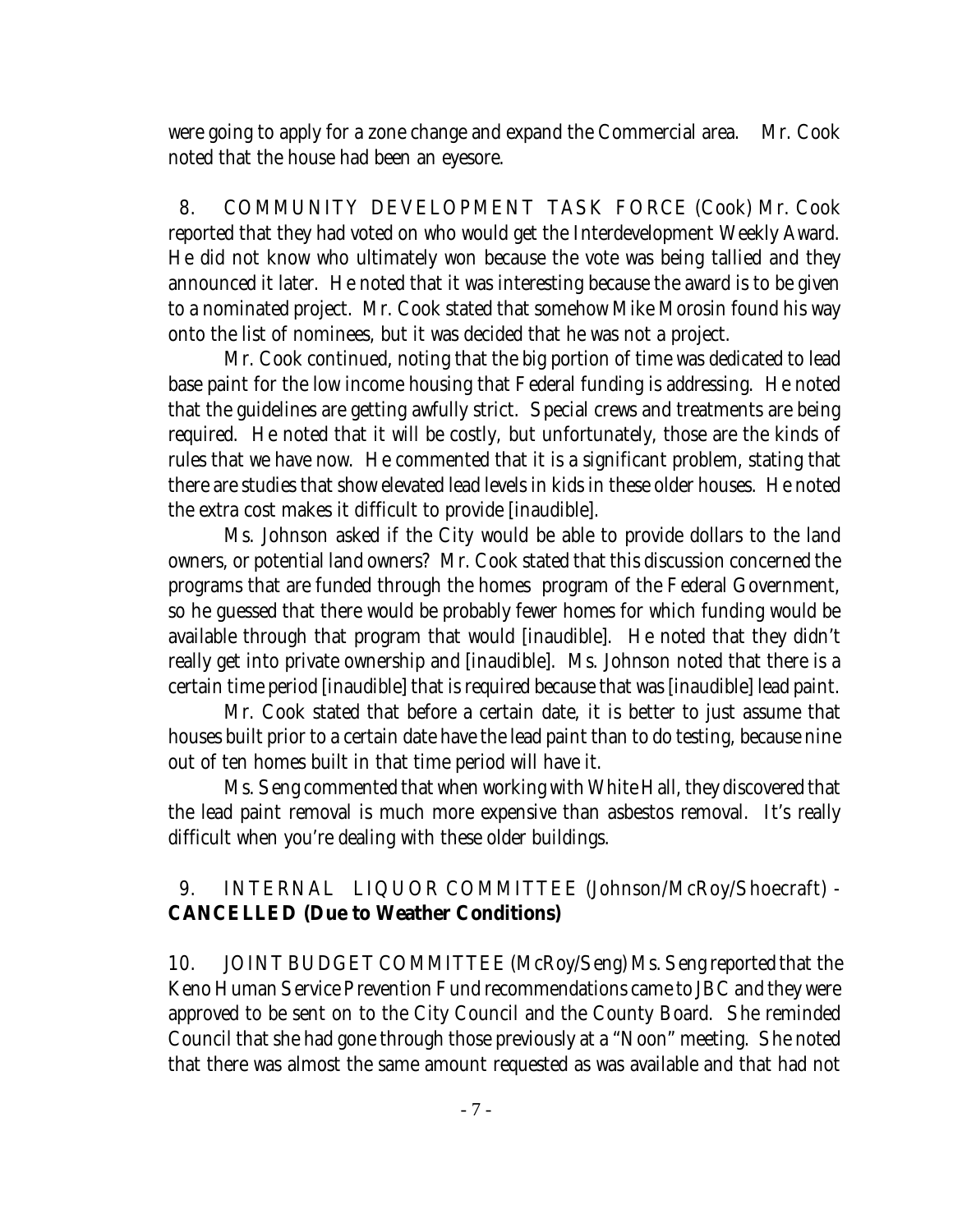happened since the very first distribution of funds. Ms. Johnson asked if there were increases in the revenues for disbursements. Ms. Seng answered that it varies, but it's usually around \$40,000.00 or so and about \$38,000 was distributed.

Mr. Shoecraft asked Mr. Herz, who was in attendance at the meeting, when the numbers would start flowing in from the new Keno operators? Mr. Herz responded that he thought the new operators are scheduled to start this month [February], so we will see those figures in March.

Ms. Seng continued, stating that from the Human Service Report that Council receives every month, she would like to high-light the Medical Transportation costs. She noted that there has been a huge loss that Madonna was picking up almost \$200,000 annually for medical transportation. Ms. Seng reported that Kit Boesch worked very hard on this issue and finally was able to get some Medicare coverage on this for the people and, consequently, Madonna is not having to pick it up. She explained that StarTran was working on this and Kit used every agency she could to try to help get this problem solved. She wanted to be sure that Council was aware of this.

Mr. Shoecraft asked if StarTran's costs would be covered by Medicare? Ms. Seng answered that supposedly Medicare came through for these patients, which is what everyone has been trying to accomplish. The County had been subsidizing a good deal of it, too. Mr. Fortenberry made comments on this issue that were inaudible.

Ms. Seng stated that there was another item in that same report about Health Insurance through the Human Service Federation. She reported that several years back all of the Human Service agencies had come together and pooled insurance so they could cover more of their people. She stated that what she keeps finding out is that there are a lot of other, smaller, non-profit groups who are not necessarily Human Service agencies, that are having a terrible time covering their staff for medical insurance. So, that was discussed and we hope that they now have new director who will work a little more for benefits for all the Human Service agencies around.

Ms. Seng noted that there would not be a March meeting of the Joint Budget Committee. The next meeting will be held on April  $6<sup>th</sup>$ . Each month there will be a report from the Public Policy Center from the University of Nebraska because they're doing the [inaudible].

# 11. MAYOR'S DOWNTOWN ACTION TEAM (Seng) - **CANCELLED** \*Carried Over from 01-29-00

### OTHER MEETINGS REPORTS: None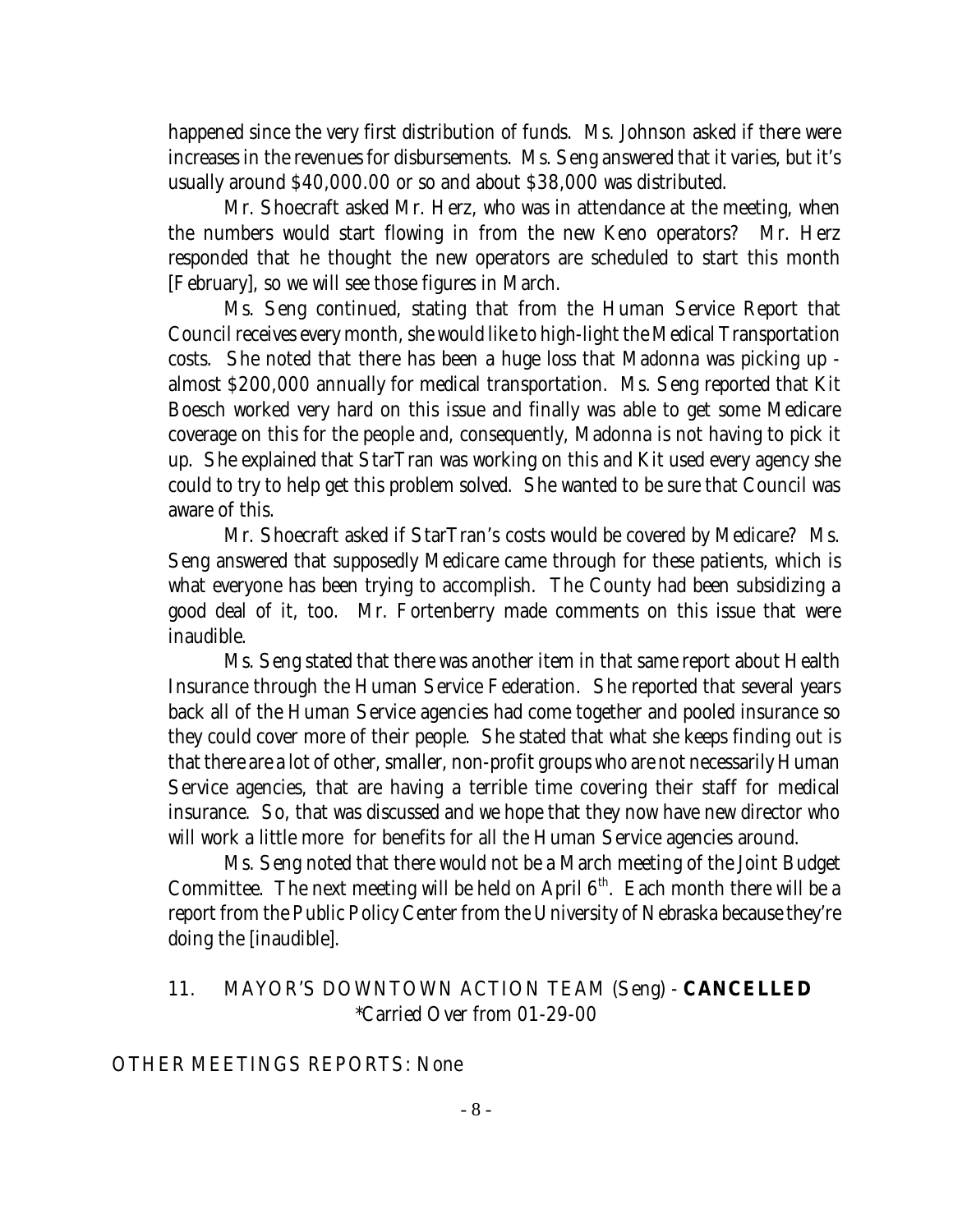# **III. APPOINTMENTS/REAPPOINTMENTS** - Noted Without Comment

# **IV. MEETINGS/INVITATIONS** - Noted Without Comment

# **V. COUNCIL MEMBERS**

**JONATHAN COOK** - Mr. Cook asked about the Legislative updates. He indicated that he would check with Mr. Bowen or Ms. Brinkman if he had concerns not addressed in the Legislative handout materials received from Administration.

He noted that his other concern was regarding the Directors' Agenda format, noting that some of the things he had wanted were actually possible. Also, he felt the Elmo information should be available to Council either through the laptops or on the screen in the Chambers. He noted that I.S. had stated they did not know how to do that, but he thought that the Elmo presentation should be available on the laptops. He stated that he would talk with I.S. to see if something could be worked out. He felt the system right now was "goofy" and felt Lincoln could do better.

Ms. Seng noted that originally the Chamber had been designed with monitors for the Council Members, County Commissioners and Planning Board Members so they could see the information projections right beside them on the dais.

Mr. Roper stated that they did have that planned, but Council eliminated it because the monitors blocked the view both ways from the dais and from the audience seating. Ms. Seng noted that those monitors were all gone, disbursed to other departments. Mr. Cook thought some money might have to be expended to update the Chambers.

Further discussion ensued regarding the technology upgrades needed and desired. No absolute decisions were reached.

### **ANNETTE McROY** - Absent

**CINDY JOHNSON** - No Further Comments

### **JERRY SHOECRAFT** - No Further Comments

**JEFF FORTENBERRY** - Mr. Fortenberry reported that the Parks Department did call back on the Wilderness Park Subcommittee meeting. Apparently there were no major issues discussed. The Friends of Wilderness Park presented additional information and identified resources that Park and Rec will undertake a study to identify some specific management plans for the wetlands and the wooded areas and old fields. That will be done in two months.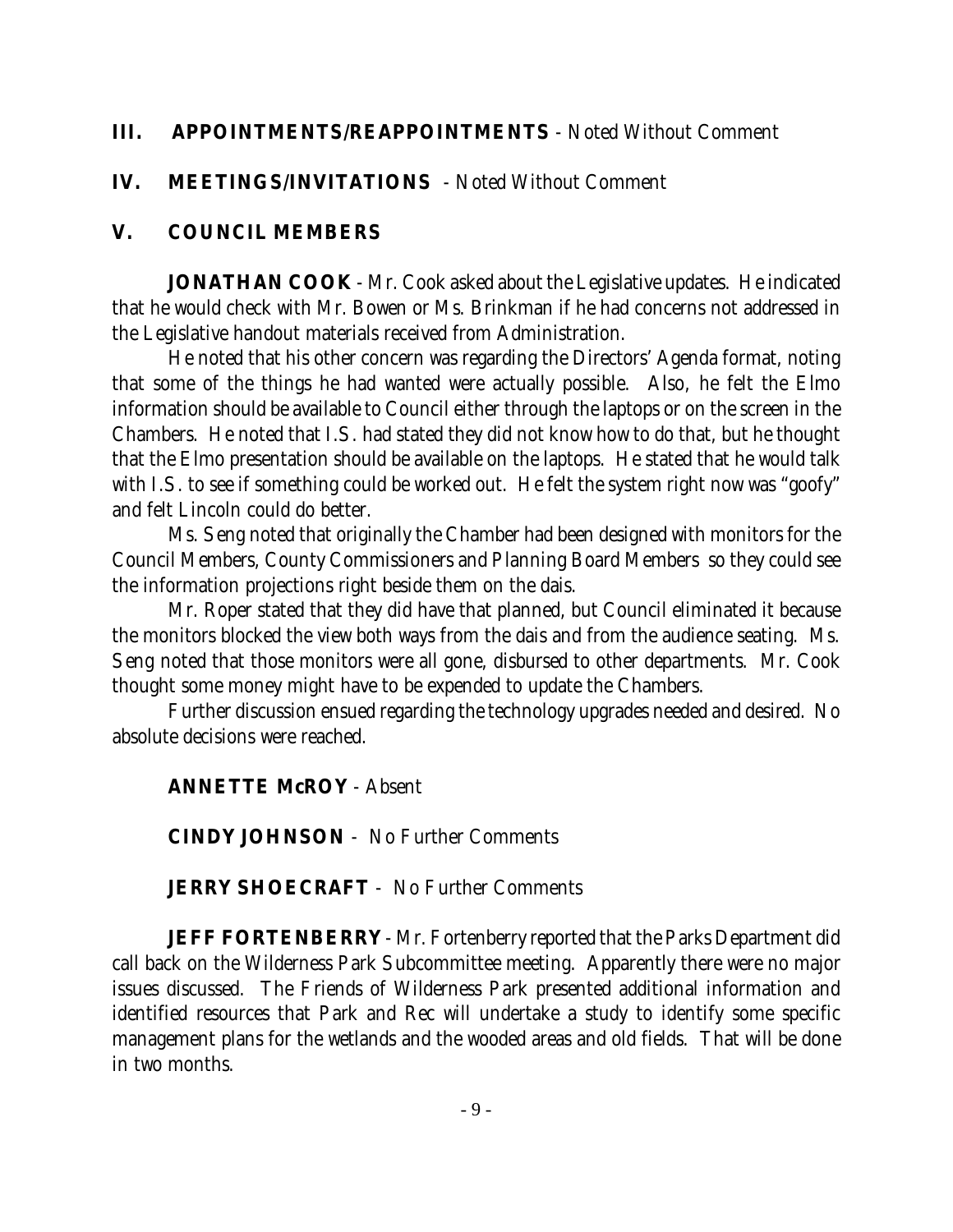**COLEEN SENG** - Ms. Seng stated that all of the Council Members should have a copy of the letter from a woman with concerns about the Woods Park Neighborhood and people loitering around on public sidewalks. She informed Council that she had forwarded the letter to Allan Abbott for action.

**JON CAMP** - No Further Comments

ANN HARRELL - No Further Comments

MARK BOWEN - Passed out the most recent Legislative Update list to Council, indicating to Council that he would meet with them on an individual basis if there were any questions.

DANA ROPER - No Further Comments

# **VI. REQUESTS OF COUNCIL FROM MAYOR** - None

# **VII. MISCELLANEOUS** -

1. Discussion on the Common Agenda (Requested by Jon Camp). Mr. Camp, Common Chair for 2001, noted that everyone should have received a list of the proposed dates for the Common through the rest of the year. This was set up so the Directors and Administration would have an idea of meeting dates for scheduling presentations.

Mr. Camp commented that, obviously, there would be no meeting today. The next meeting would be scheduled for the first Tuesday in March (March  $6<sup>th</sup>$ ). The dates would be the  $1<sup>st</sup>$  alternating Monday/Tuesday each month at 8:15 a.m. The Council's Pre-Council schedule on the Mondays would amount to only 6 days per year, with the possibility of even fewer disruptions to the Pre-Council schedule if the Monday meetings were cancelled, as was the case with today's meeting.

 He asked that if there were any objections to the proposed schedule to let Joan know so it could be coordinated and finalized for distribution to Staff and Administration. Ms. Seng noted that some Comprehensive Plan meetings had been scheduled with the assumption that the Common would be held on the  $3<sup>rd</sup>$  Friday.

Mr. Camp thanked Mr. Shoecraft for leading this discussion.

2. Discussion on the disk CD distribution to Council (Requested by Jerry Shoecraft). Mr. Shoecraft asked Mr. Cook, who had requested the Council Agenda CDs for Council's use, why Council was receiving the CDs, wondering if the weekly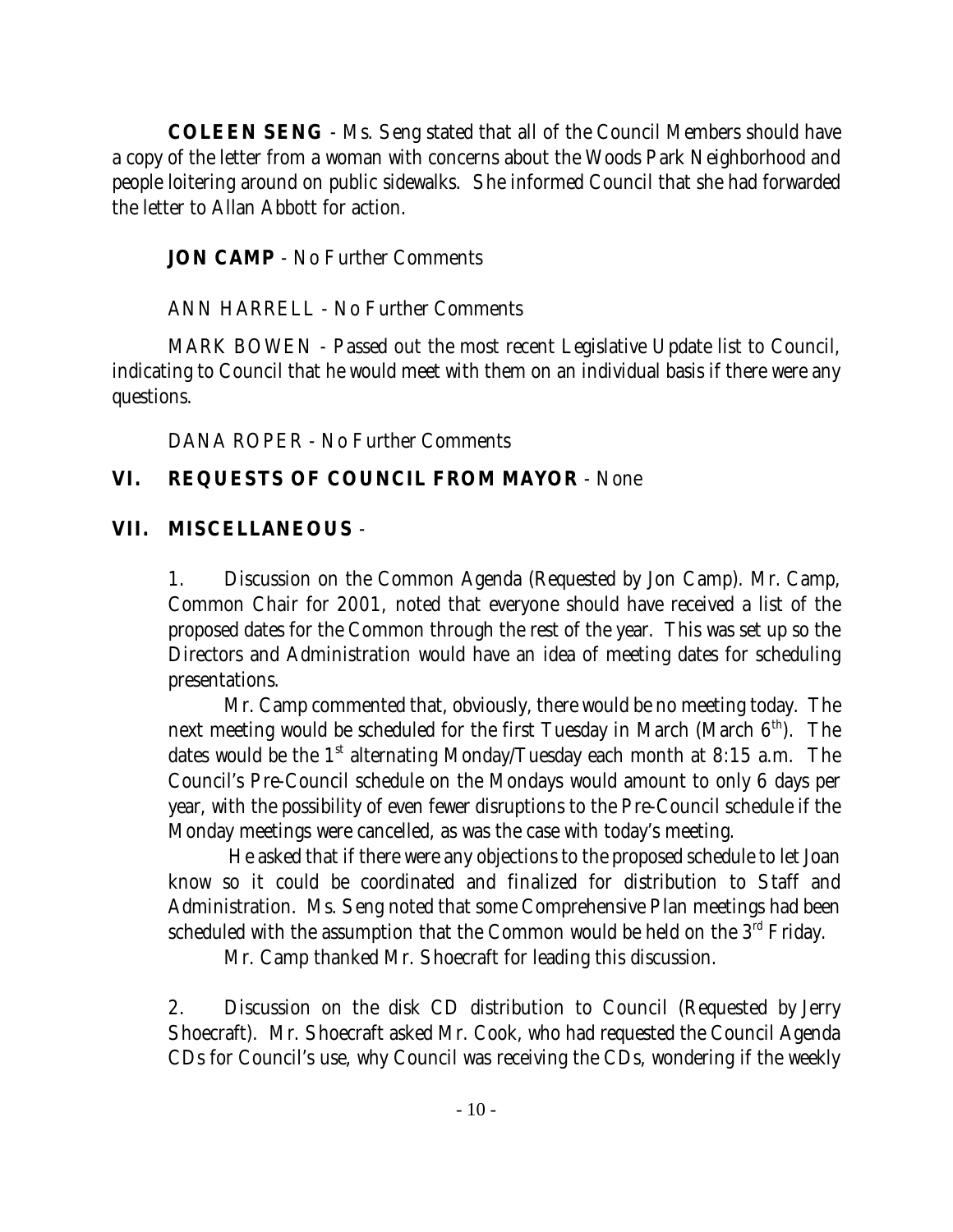preparation of the discs by I.S. was too big an imposition on their time and resources. Mr. Cook stated that it would depend on whether or not Council is getting the information we need...either on paper or on the Internet. He noted that if I.S. were to send CDs every week on Thursday with the packets, we wouldn't need Internet access. But, apparently, they don't get the CDs done in time to go out in the Thursday packets. In fact, the CD they sent this week was last week's agenda, so that was no use to us, really. Then they said the wanted the cases back, which didn't make any sense. He commented that this issue has been somewhat resolved, but he stated that if they were still having difficulty, he had several types of cheap cases that could be utilized and bought in large numbers so they wouldn't have to be returned.

Mr. Cook stated that the CDs might not be needed at all if we have the Internet connection and can get it on line at home. They were saying the discs would be used for a back up in case the Internet connection goes down. He said, well, perhaps, if they get it done and sent in the packet Thursday night; but, if they don't have it done, it's not useful anyway. Yes, if they have the CDs here for us in case the network connection goes down in the Council Chambers, we could all run into the Council offices and CDs and put them in....he didn't know why they would want them otherwise. Mr. Camp noted that they could be used in Conference Room 113. Mr. Cook thought they could hook up a network connection in this room for the Directors' Meetings.

Mr. Shoecraft asked if Council would want I.S. to copy this every week? Mr. Cook didn't see why they would need to give Council copies of the CD every week right now. Ms. Ray noted that they did this because Mr. Cook had requested that it be done at one point. Mr. Cook answered that some time ago, before we were discussing internet connections at home, he had wanted an archive of many months of agendas and documents...but, he noted, he can do that on the Internet now. The one thing that we don't have is the Director's Agenda & that will be on the internet soon. He stated that if I.S. could press these for Thursday night distribution, then a Council Member could say that he would either want the Internet Connection or a CD at home on Thursday. They could keep them or throw them out after they were done.

Ms. Seng noted that if the CDs had been available earlier in the laptop set up time frame, the ADSL telephone lines might not have been necessary at the homes of the Council members. After further discussion is was decided that the CDs would be in the office on Monday for back-up purposes.

3. Discussion on rescheduling the I.S. Training that was cancelled on January 29th due to the weather. Mr. Shoecraft, after a brief discussion, suggested that I.S.